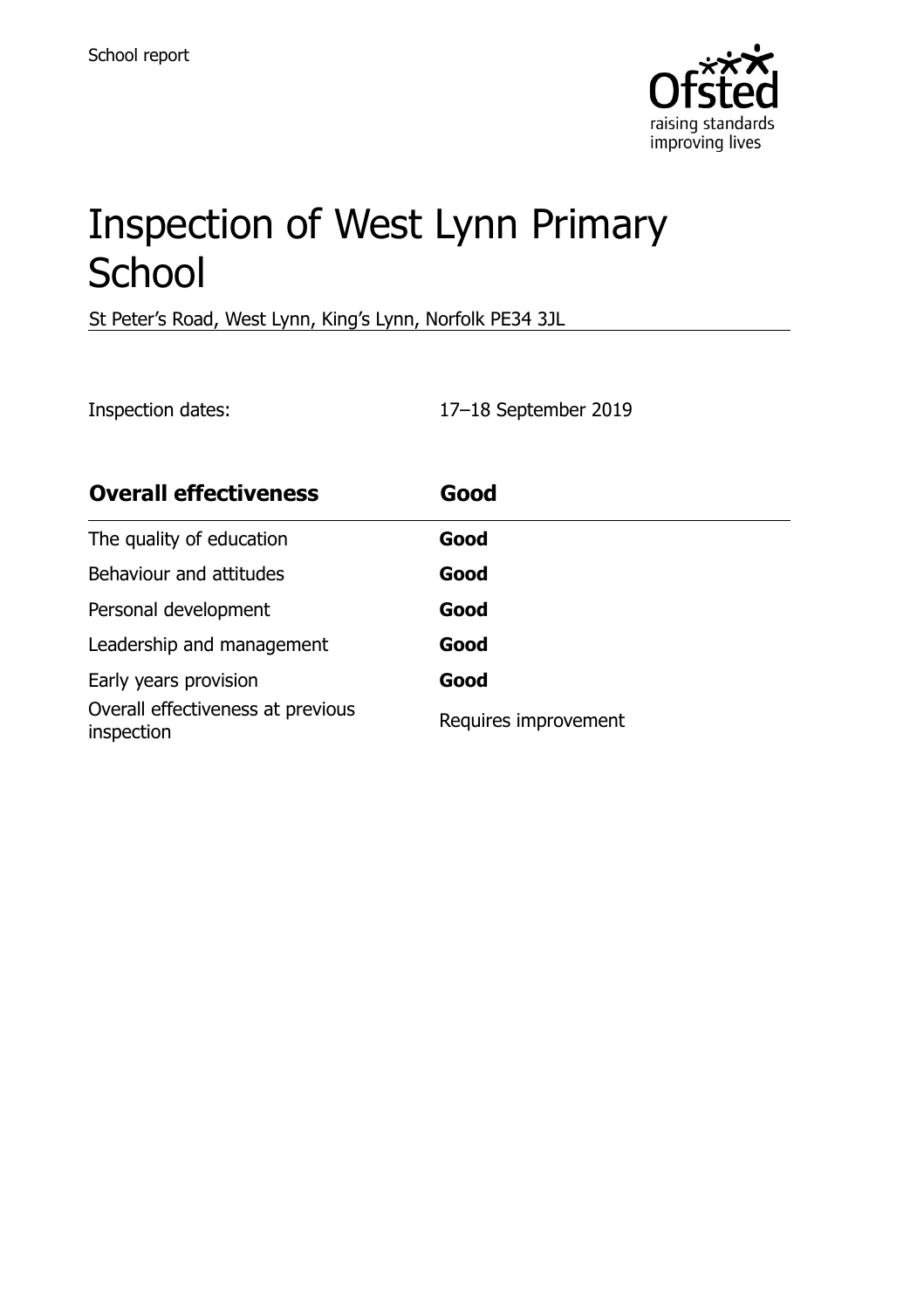

### **What is it like to attend this school?**

Pupils are happy at West Lynn Primary School. They told us that they would recommend their school to other children. Teachers and pupils get on well. We saw lots of adults and pupils smiling. We also saw good-humoured and respectful conversations between pupils and staff. These positive relationships help to create the school's calm and purposeful environment.

Pupils are almost always attentive in classrooms and concentrate because they want to learn. On occasion, pupils lose focus if the work they are doing is too hard or too easy.

Pupils appreciate the opportunities that they have for learning beyond lessons. They spoke enthusiastically about school trips. They particularly enjoyed their visit to Cadbury World as part of their learning about the Mayan culture. Older pupils are looking forward to the residential trip. They described how it would help them become 'more independent' before going to high school.

Pupils feel safe in school. They know who to turn to if they have concerns. They are confident that staff would support and help them resolve any concerns. Pupils told us they do not worry about being bullied. They said that bullying can happen, but staff always sort it out.

#### **What does the school do well and what does it need to do better?**

Pupils have positive attitudes. They learn well across subjects. This is because leaders have planned an ambitious curriculum that makes it clear exactly what to teach pupils and in what order. This means that pupils learn what they need before they tackle more challenging work. For example, we saw pupils in a key stage 1 science lesson using their knowledge of parts of the human body learned during Reception. This helped them to understand why the pupil of the eye gets bigger and smaller.

Leaders are ambitious for pupils with special educational needs and/or disabilities (SEND). Inspectors saw many examples where teachers changed the content of lessons to make sure that pupils could learn well. Teachers do this without lowering expectations for anyone, but this is not consistently done well throughout the school.

Leaders have made the teaching of reading an important priority. From their first day, children in the Reception class begin learning letters and sounds. Teachers know when pupils need extra help to keep up, and they provide it quickly. Leaders have invested considerable resources in developing pupils' reading. A new scheme to improve the teaching of phonics is now in place. Catch-up programmes are available for older pupils. However, not all staff have been trained to use the new resources.

The early years environment is attractive and well resourced. Children have very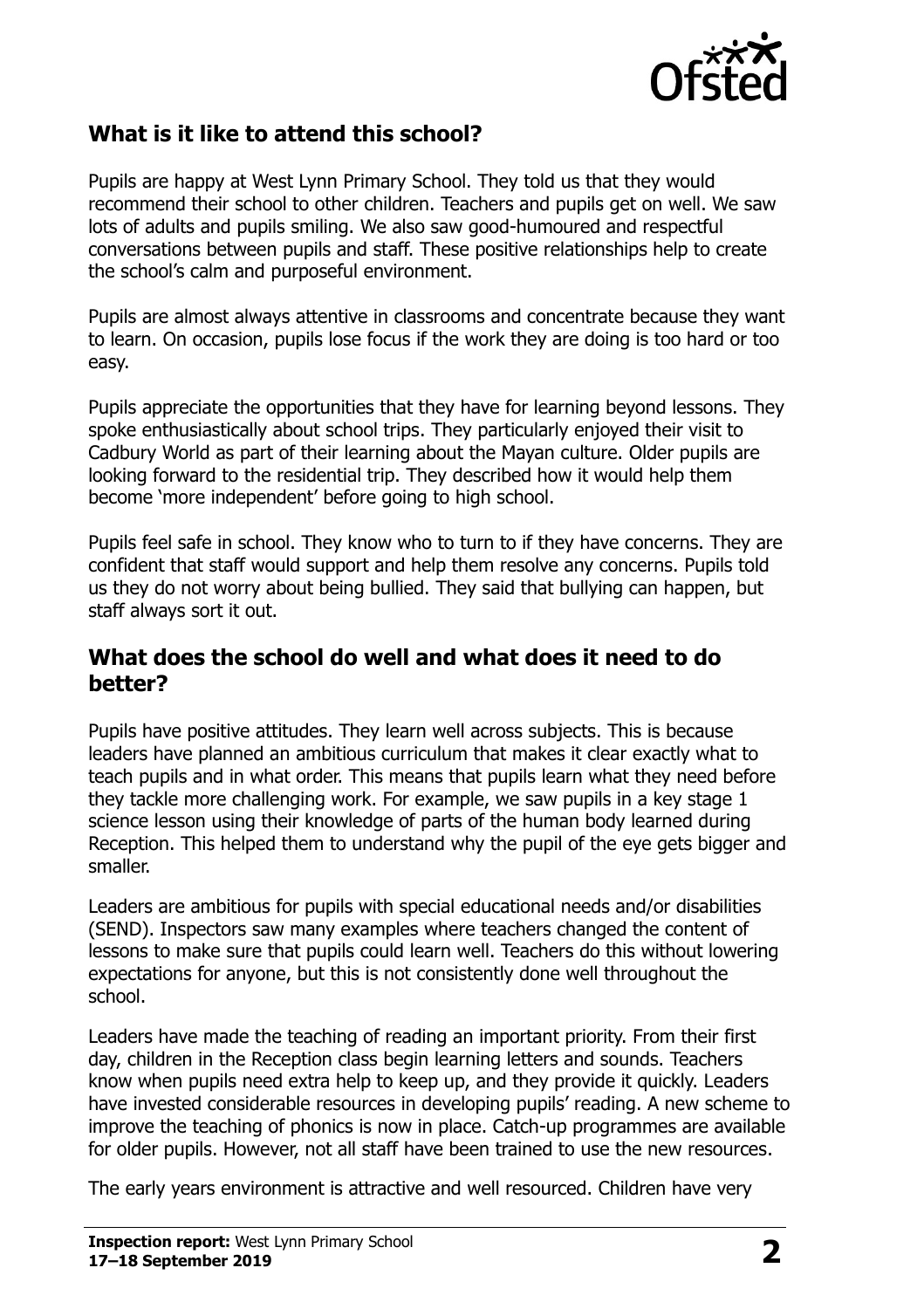

positive attitudes to learning. They understand the school's clear routines and they are using the different areas of learning well. For example, during activities with a mathematics focus inspectors saw children working together to measure each other and taking turns to find numbers in the sand. Leaders have planned the early years curriculum so that pupils enter Year 1 with the skills and knowledge that they need.

Leaders provide pupils with a wide range of enriching opportunities. Pupils go on trips such as a visit to the O2 Arena to take part in a concert and also on a trip to a West End show. Pupils also compete in many sporting events. These activities are carefully planned to link to the curriculum. This means that pupils can make connections between these activities and aspects of their learning.

Pupils understand justice. They explained why they consider the school's behaviour system to be fair. They were also united in their view that it is okay for people to believe different things. Pupils know about democracy and explained how they use it to choose their school councillors.

Governors and trustees are well trained. They understand what they are responsible for and carry out their duties effectively. They know the school well and have clear systems in place for sharing information. The school benefits from the wide range of skills and specialisms available across the academy trust.

### **Safeguarding**

The arrangements for safeguarding are effective.

Staff are well trained to know how to keep pupils safe. Adults know what to do if they are concerned about a pupil's well-being. Pupils trust staff and are comfortable to raise concerns with them. Staff teach pupils how to keep themselves safe, including when using the internet.

Leaders carry out the necessary checks on employees and volunteers who come into school to be sure that they are suitable to work with pupils. Leaders are persistent when following up actions with other organisations such as social services.

Governors check regularly that school safeguarding procedures are being applied robustly.

# **What does the school need to do to improve?**

# **(Information for the school and appropriate authority)**

- Not all staff are adapting the new curriculum in foundation subjects, such as history, effectively enough to meet the needs of pupils with SEND. Leaders should ensure that the needs of these pupils are being addressed consistently well across the school in all subjects.
- This academic year the school has adopted a new phonics scheme of work. All teachers in early years and key stage 1 have received appropriate training and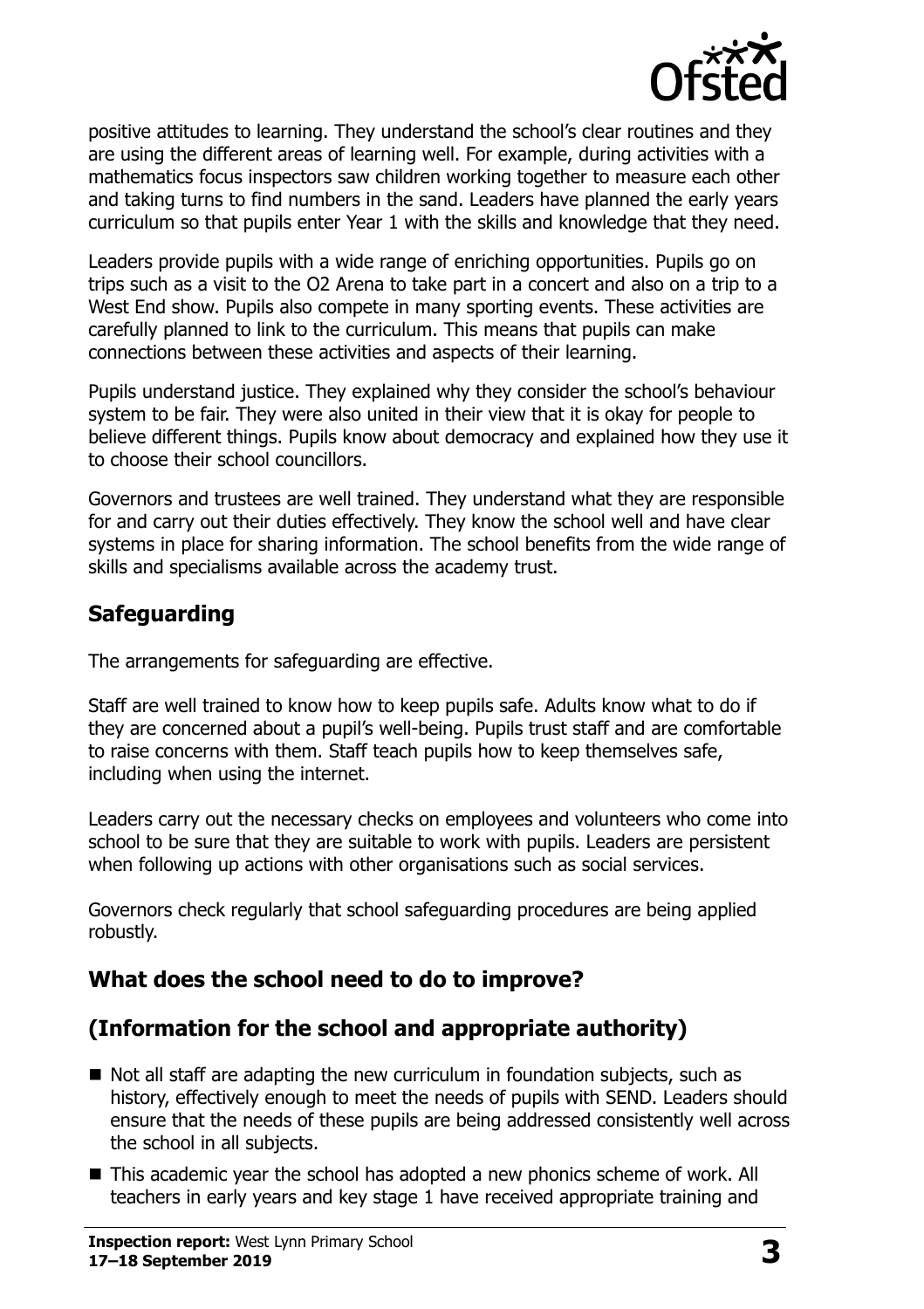

the teaching of phonics is effective. However, not all support staff or teachers in other year groups have been trained. Leaders need to ensure that all staff, particularly those working with younger pupils and those in lower key stage 2, are confident at using the new scheme to ensure that phonics is taught consistently well.

#### **How can I feed back my views?**

You can use [Ofsted Parent View](http://parentview.ofsted.gov.uk/) to give Ofsted your opinion on your child's school, or to find out what other parents and carers think. We use Ofsted Parent View information when deciding which schools to inspect, when to inspect them and as part of their inspection.

The Department for Education has further quidance on how to complain about a school.

If you're not happy with the inspection or the report, you can [complain to Ofsted.](http://www.gov.uk/complain-ofsted-report)

# **Further information**

You can search for [published performance information](http://www.compare-school-performance.service.gov.uk/) about the school.

In the report, '[disadvantaged pupils](http://www.gov.uk/guidance/pupil-premium-information-for-schools-and-alternative-provision-settings)' refers to those pupils who attract government pupil premium funding: pupils claiming free school meals at any point in the last six years and pupils in care or who left care through adoption or another formal route.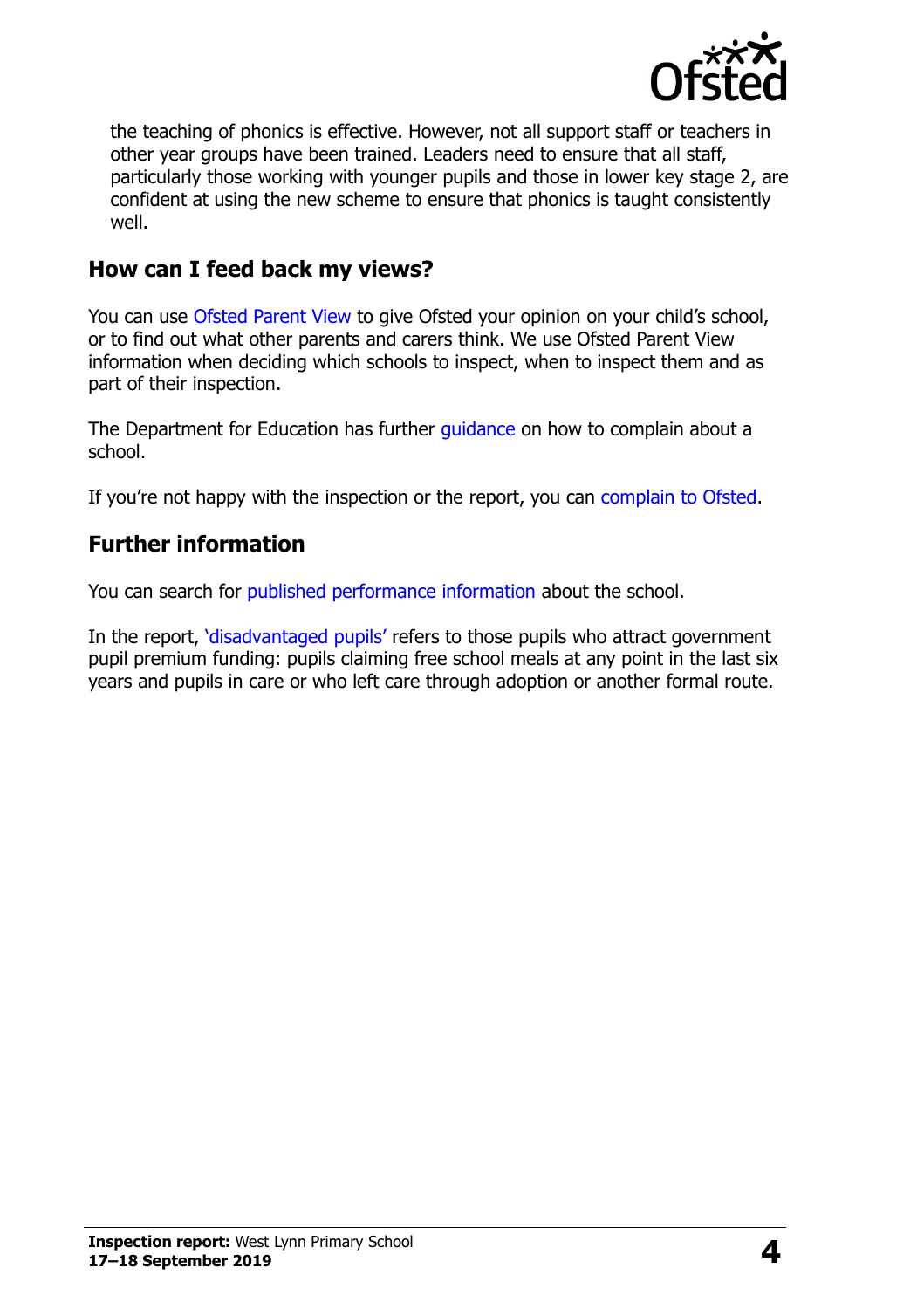

### **School details**

| Unique reference number             | 141168                      |
|-------------------------------------|-----------------------------|
| <b>Local authority</b>              | <b>Norfolk</b>              |
| <b>Inspection number</b>            | 10110212                    |
| <b>Type of school</b>               | Primary                     |
| <b>School category</b>              | Academy sponsor-led         |
| Age range of pupils                 | 5 to 11                     |
| <b>Gender of pupils</b>             | Mixed                       |
| Number of pupils on the school roll | 158                         |
| <b>Appropriate authority</b>        | The board of trustees       |
| <b>Chair of governing body</b>      | Cllr Lesley Bambridge       |
| <b>Executive headteacher</b>        | Joanne Borley               |
| Website                             | www.westlynn.norfolk.sch.uk |
| Date of previous inspection         | 14-15 June 2017             |

# **Information about this school**

- $\blacksquare$  The school is a smaller than the average primary school. It is a one form entry school with seven classes.
- The proportion of disadvantaged pupils is higher than that found nationally.
- The proportion of pupils with SEND, including those supported by an education, health and care plan, is in line with the national average.
- The great majority of the pupils come from White British backgrounds, with very few from minority ethnic groups.
- Leaders send out questionnaires annually to collect the views of pupils, parents and staff.

# **Information about this inspection**

We carried out this inspection under section 5 of the Education Act 2005.

■ Inspectors visited lessons in all classes with the executive headteacher or other members of the senior leadership team. Inspectors looked in particular depth at early reading, mathematics, science and history. Inspectors met with the leaders responsible for those subjects, looked at pupils' work, spoke with teachers and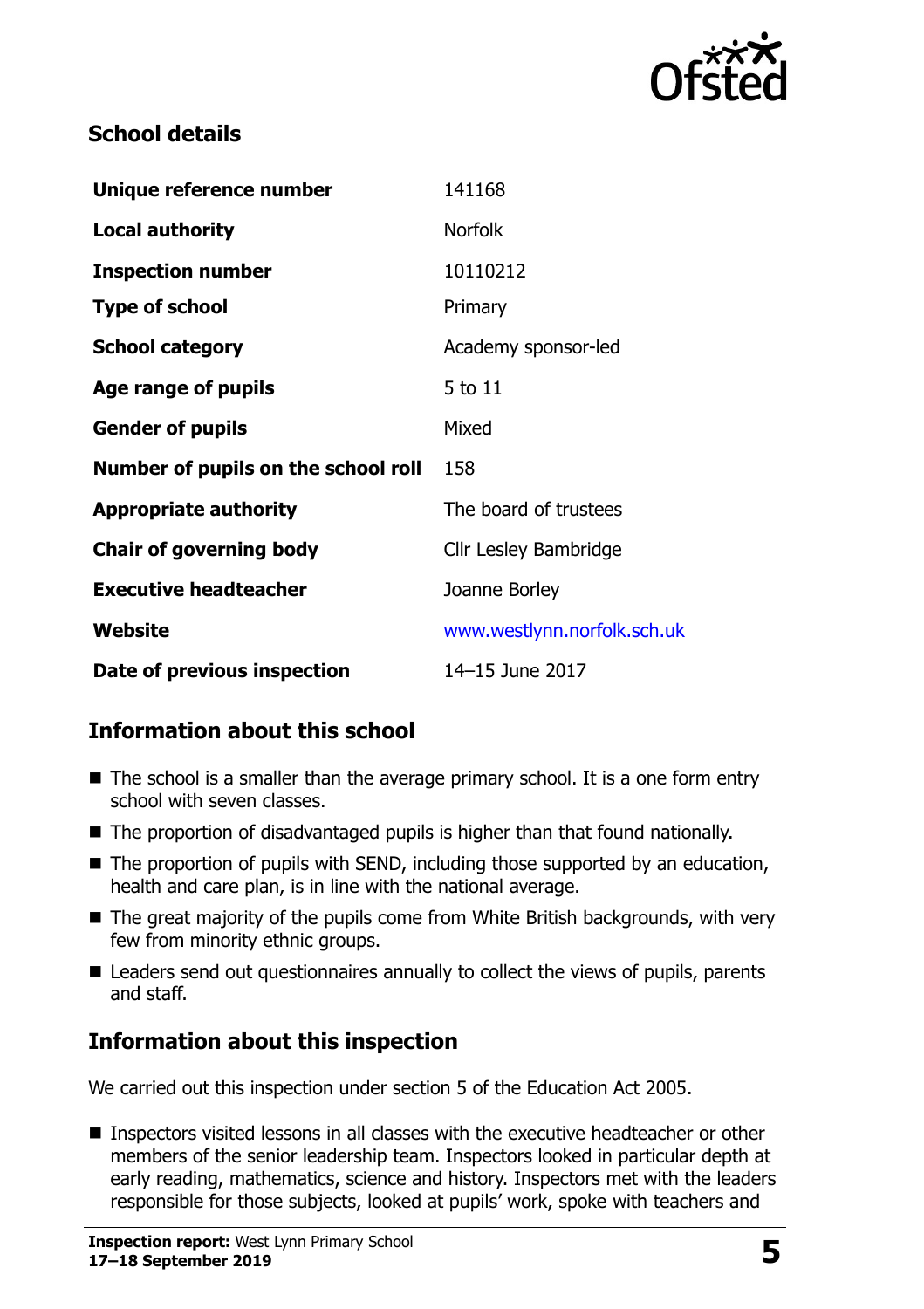

spoke with pupils about their work.

- Inspectors observed pupils' behaviour in lessons and around the school, including playtimes and lunchtimes. Inspectors also spoke with a range of different staff about pupils' behaviour. The inspectors spoke with pupils, both formally and informally, to gather their opinions about the school.
- Inspectors held meetings with members of the governing body which included representatives from the academy trust, senior and other leaders. The lead inspector also had a telephone discussion with the chief executive officer from the academy trust.
- Inspectors scrutinised a range of documentation, including the school's selfevaluation and improvement plans, minutes of governing body meetings, and records of monitoring. Safeguarding documents (including the single central record) and records of the quality of teaching and learning were also evaluated, along with information relating to pupils' behaviour and attendance.
- Inspectors took account of the 15 parents who submitted free-text responses through Parent View, and spoke with a number of parents. Eleven responses to the pupil survey and 24 responses to the staff survey were also considered.

#### **Inspection team**

Jo Nutbeam, lead inspector **Ofsted Inspector** 

Joanna Pedlow Ofsted Inspector